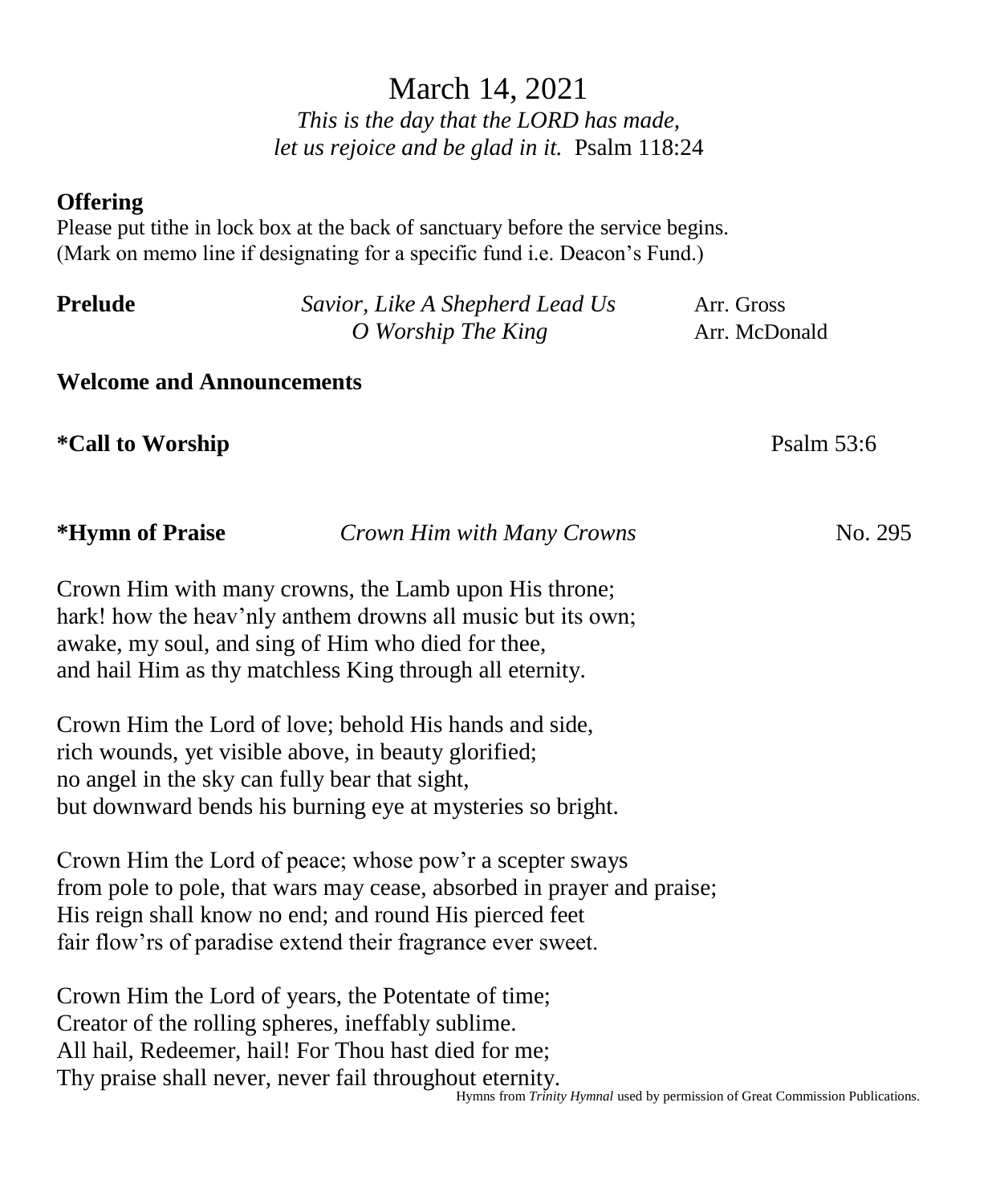## **\*Prayer of Invocation**

#### **Scripture Reading Exodus** 16:1-21

#### **Prayer of Confession**

Our gracious Heavenly Father forgive us from each and every one our sins and renew our hearts and minds that we might bring all glory and honor to you. We give in to sin far too easily to our sinful desires. Help us to stand firm and guard our hearts from that which is impure and unholy. Make us more and more like our elder brother, Jesus Christ, and encourage us along through those ordinary means of grace that you have prescribed in your Word. Speak to us in and through your holy Scriptures, grant us mercy and peace through our prayers, and enable us to be reassured through the use of your Sacraments. Keep us ever close to you, we pray, in Jesus name, Amen.

#### **Assurance of Pardoning Grace**  Psalm 53:1-5

<sup>1</sup> The fool says in his heart, "There is no God." They are corrupt, and their ways are vile; there is no one who does good.**<sup>2</sup>** God looks down from heaven on all mankind to see if there are any who understand, any who seek God.**<sup>3</sup>** Everyone has turned away, all have become corrupt; there is no one who does good, not even one.**<sup>4</sup>** Will the evildoers never learn-those who devour my people as men eating bread and do not call on God? **<sup>5</sup>** But there they are, overwhelmed with dread, where there was nothing to dread. God scattered the bones of those who attacked you; you put them to shame, for God despised them.

# \***Hymn of Thanksgiving** *Praise Him! Praise Him!* No. 173

Praise Him! praise Him! Jesus, our blessed Redeemer! Sing, O earth, His wonderful love proclaim! Hail Him! hail Him! highest archangels in glory; strength and honor give to His Holy Name! Like a shepherd, Jesus will guard His children, in His arms He carries them all day long: REFRAIN: Praise Him! praise Him! tell of His excellent greatness; Praise Him! praise Him! ever in joyful song!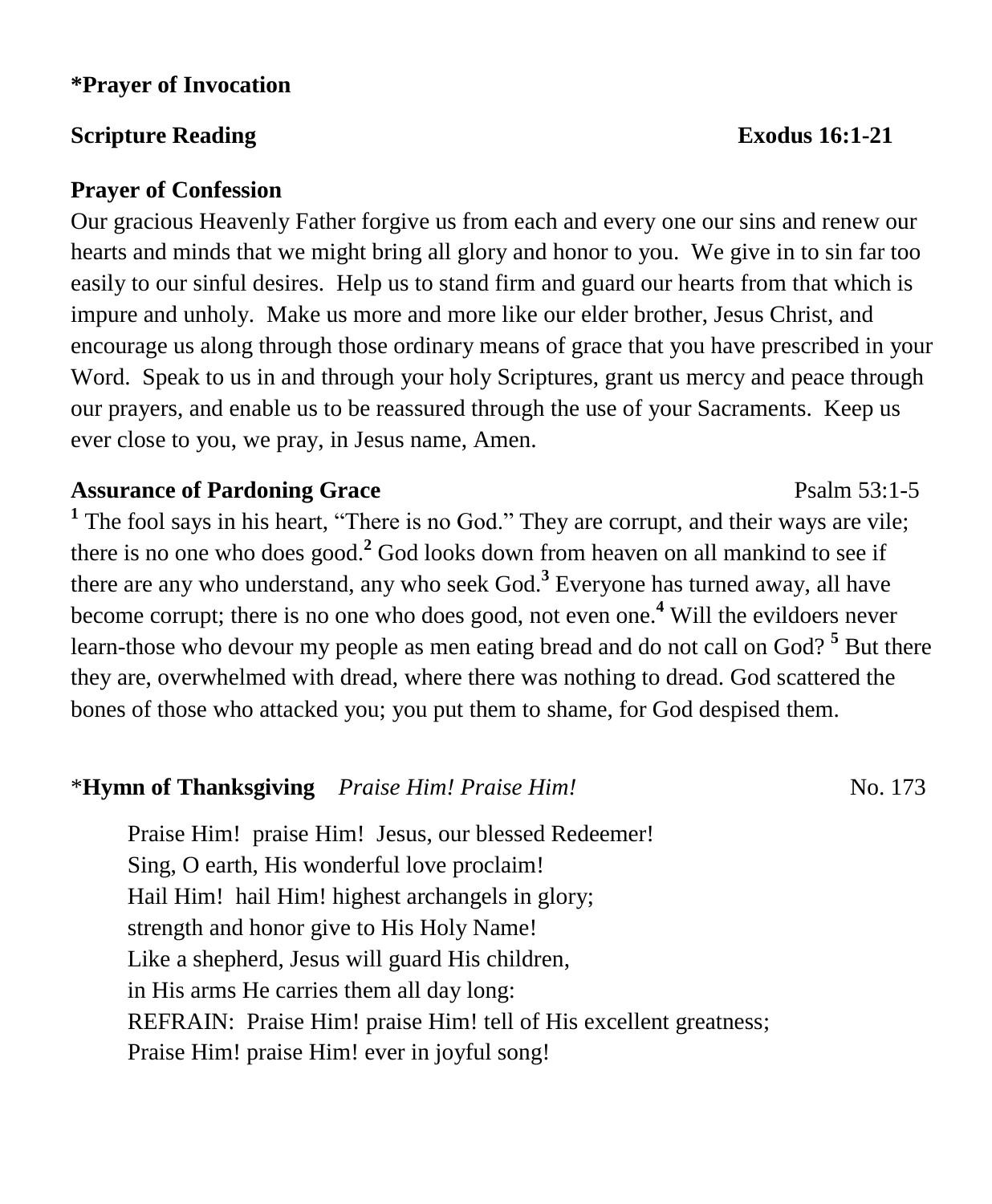Praise Him! praise Him! Jesus, our blessed Redeemer! For our sins He suffered and bled and died; He our Rock our hope of eternal salvation, Hail Him! hail Him! Jesus the Crucified. Sound His praises! Jesus who bore our sorrows, Love unbounded, wonderful, deep, and strong: REFRAIN

Praise Him! praise Him! Jesus, our blessed Redeemer! Heav'nly portals loud with hosannas ring! Jesus, Savior, reigneth forever and ever; Crown Him! crown Him! Prophet and Priest and King! Christ is coming! over the world victorious, pow'r and glory unto the Lord belong: REFRAIN Hymns from *Trinity Hymnal* used by permission of Great Commission Publications.

# **Westminster Shorter Catechism 12-13**

# Q. 12. **What special act of providence did God exercise toward man in the estate wherein he was created?**

A. When God had created man, he entered into a covenant of life with him, upon condition of perfect obedience; forbidding him to eat of the tree of the knowledge of good and evil, upon pain of death.

# Q. 13. **Did our first parents continue in the estate wherein they were created?**

A. Our first parents, being left to the freedom of their own will, fell from the estate wherein they were created, by sinning against God.

## **Prayer of Intercession**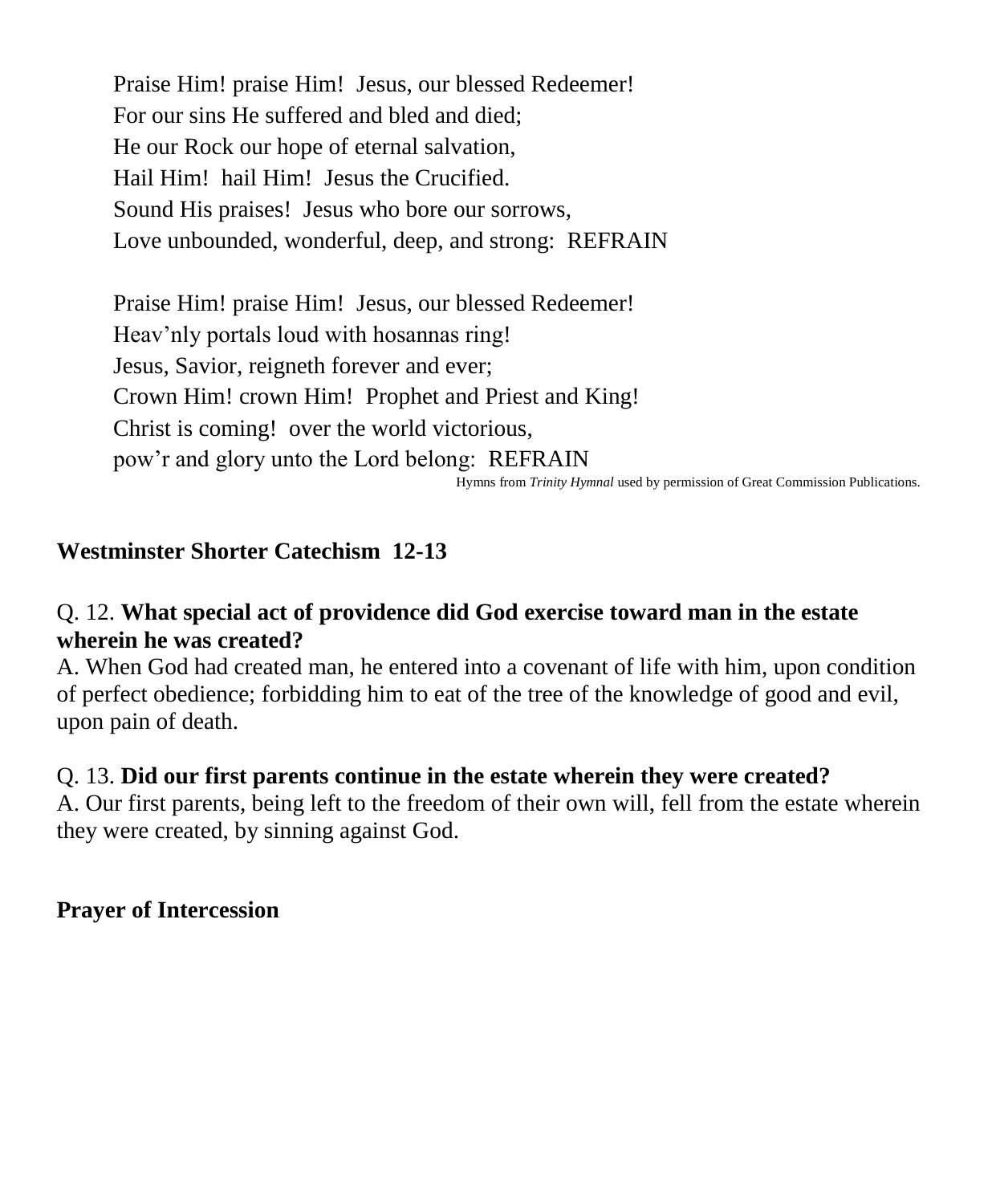

©2005Thankyou Music (Admin. by Capitol CMG Publishing); All Rights Reserved. Reprinted with permission under CCLI #4611992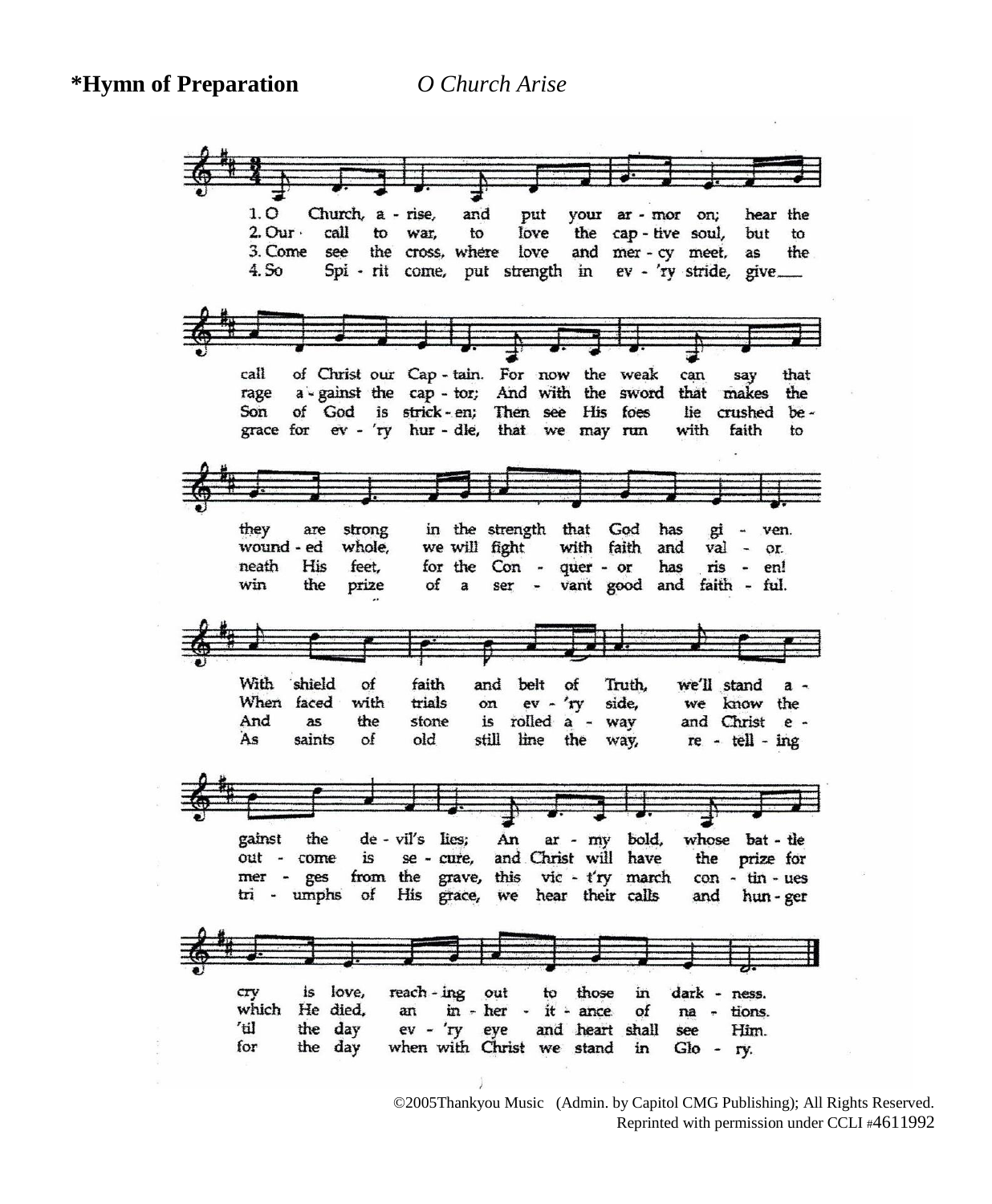1. What is a hypocrite?

2. Who is a hypocrite?

3. The only solution for hypocrisy

Questions:

- 1. Why are we all hypocritical, both religious and secular people?
- 2. What is the root cause of hypocrisy?
- 3. Describe a time when you experienced hypocrisy? How did it make you feel?
- 4. How can you grow in the re-acclimating of your desires towards Christ? How can you magnify his love for you in your own life? And in the lives of others?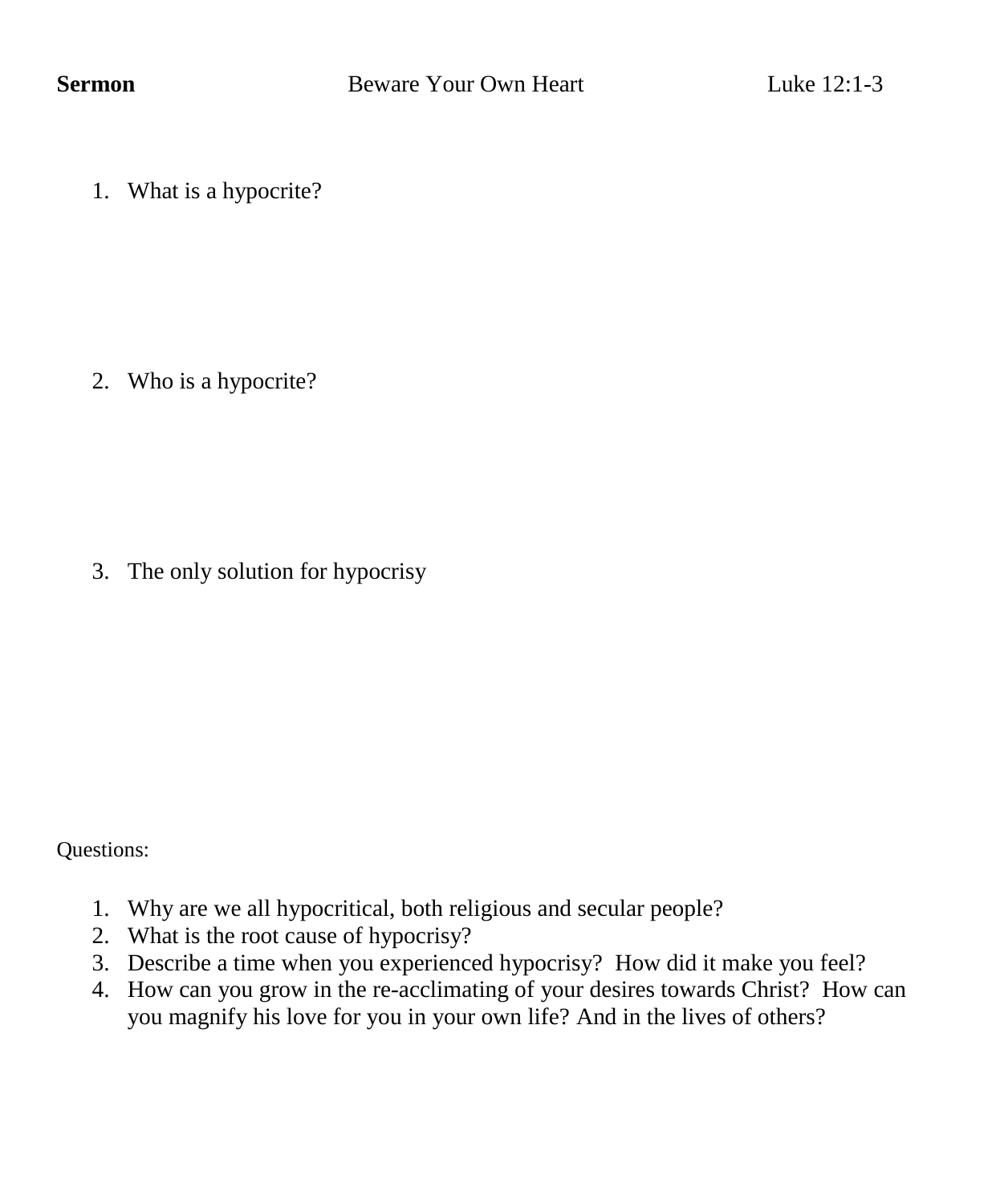When I survey the wondrous cross on which the Prince of glory died, my richest gain I count but loss, and pour contempt on all my pride.

Forbid it, Lord, that I should boast, save in the death of Christ my God: all the vain things that charm me most, I sacrifice them to His blood.

See, from His head, His hands, His feet, sorrow and love flow mingled down: did e'er such love and sorrow meet, or thorns compose so rich a crown?

Were the whole realm of nature min, that were a present far too small; Love so amazing, so divine, demands my soul, my life, my all. Hymns from *Trinity Hymnal* used by permission of Great Commission Publications.

#### **\*Benediction**

#### **\*Gloria Patri** No. 735

Glory be to the Father, and to the Son, and to the Holy Ghost; as it was in the beginning, is now, and ever shall be, world without end. Amen, amen.

Hymns from *Trinity Hymnal* used by permission of Great Commission Publications.

**\*Postlude** *Praise, my Soul, the King of Heaven* Arr. Innes

**\* Congregation:** Please stand as able.

**\* \* \* \* \* \* \* \***

**Piano/Organ Sandy Schoon French Horn** Becky Schoon **Intercessory Prayer** Yon Lindborg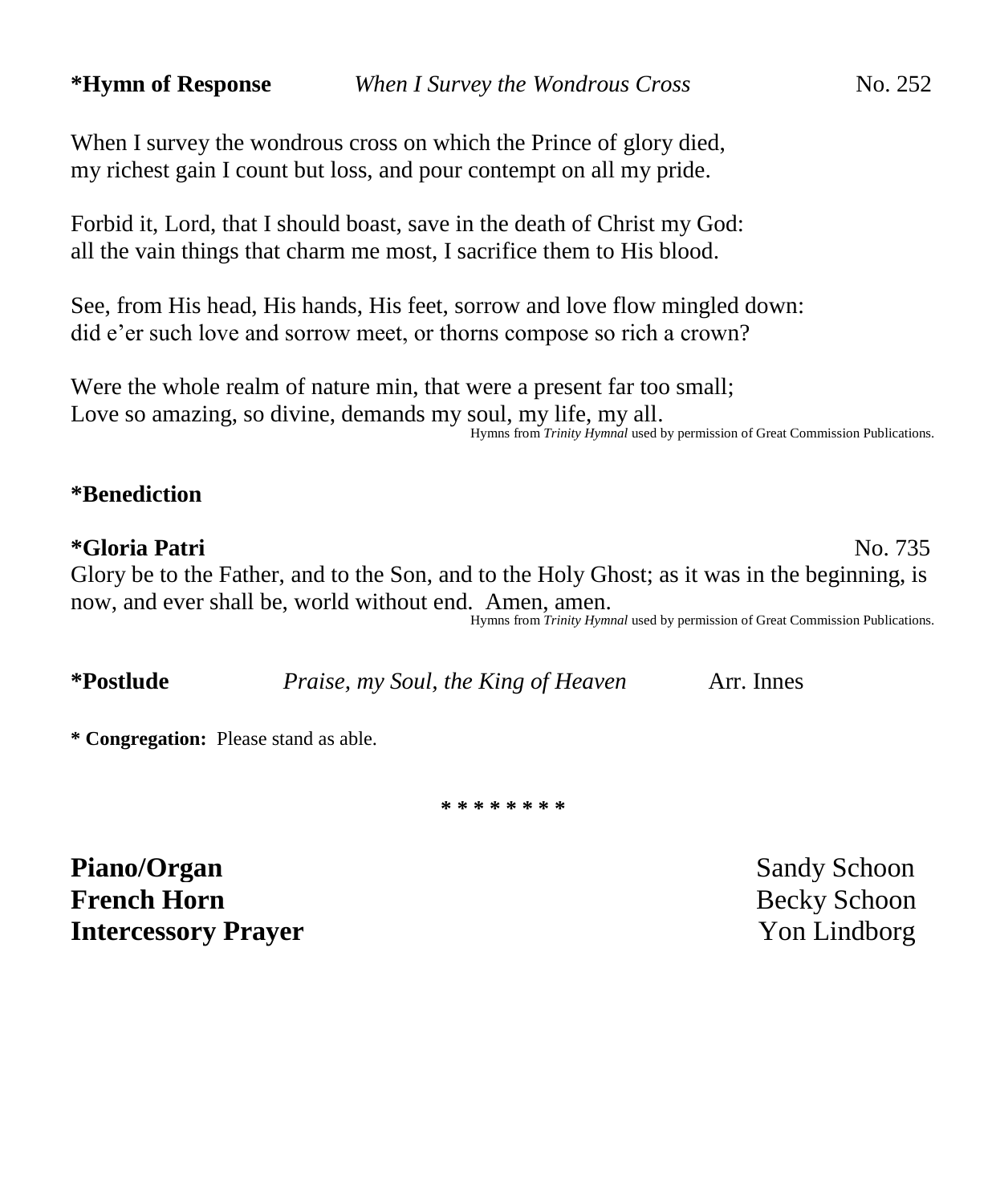# **Weekly Calendar**

| <b>DATE</b>     | TIME              | <b>EVENT</b>                                                                   |
|-----------------|-------------------|--------------------------------------------------------------------------------|
| <b>SUN 3/14</b> | 9:00 AM           | <b>Opening Exercises &amp; Sunday School</b><br>(New Members & Kingdom of God) |
|                 | 10:30 AM          | <b>Worship Service</b><br>(available YouTube & Facebook)                       |
| <b>WED 3/17</b> | $9:30 \text{ AM}$ | <b>Women's Morning Study</b><br>(Meets at Church)                              |
| <b>SUN 3/21</b> | 9:00 AM           | <b>Opening Exercises &amp; Sunday School</b><br>(New Members & Kingdom of God) |
|                 | 10:30 AM          | <b>Worship Service</b><br>(available YouTube & Facebook)                       |

# **Serving the Lord**

|                          | 3/14                | 3/21      | 3/28       |
|--------------------------|---------------------|-----------|------------|
|                          |                     |           |            |
| <b>AM Nursery</b>        | Kathleen            | Yon       | Cordie     |
| <b>Greeters</b>          | N/A                 | N/A       | N/A        |
| <b>Treats</b>            | N/A                 | N/A       | N/A        |
| Serve/Cleanup            | N/A                 | N/A       | N/A        |
| <b>Audio</b>             | <b>B.</b> Armstrong | B. Schoon | J. Martin  |
| <b>Elder of the Week</b> | Lindborg            | Hrivnak   | Gretzinger |
| Deacon of the            | Jim                 | Matt      | Jason      |
| Week                     |                     |           |            |